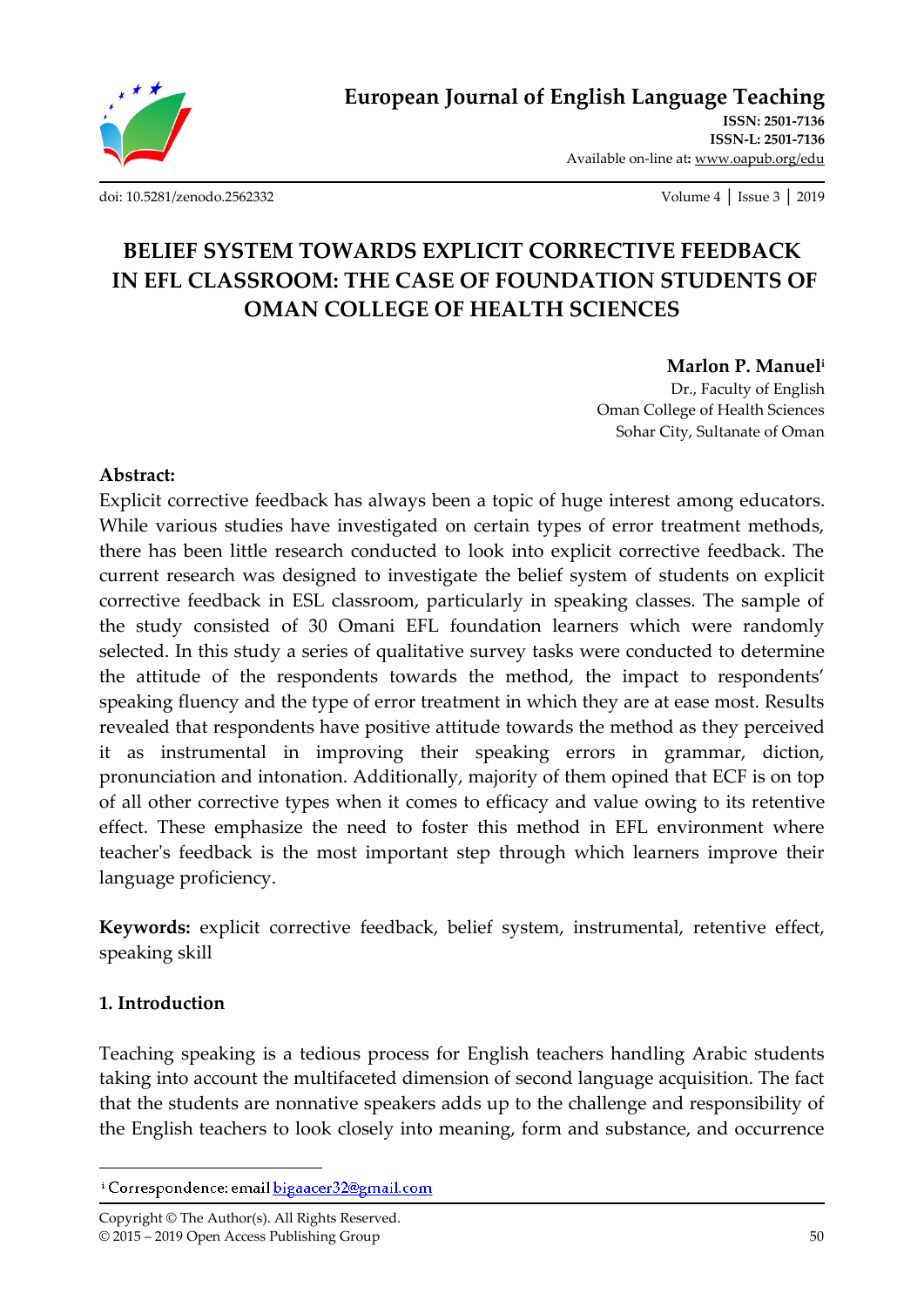of errors in students' speaking output. At this rate, the need for a deeper understanding of the students, the subject matter and the target language is highly demanded, just as firm grounding on strategies and techniques that are effective in speaking class are deemed essential.

The range of explicit corrective feedback in second language acquisition has been an area that creates a lot of arguments, but also a great number of research ideas and topics. Since English language classroom is a speaking-oriented classroom, it is a shared thing that errors in oral form occur frequently, especially among demotivated students. In order to prevent mistakes and blunders from happening and to improve their students speaking skills, teachers use corrective feedback, also known as negative feedback or negative evidence.

According to Osijek (2014), corrective feedback produces a lot of negative meanings and people usually look at it as a hint that something is not right, and for this reason might feel disheartened by it. However, CF is a great tool for improvement of language knowledge because it helps the learner to focus on the correct language forms. Dealing with errors made by learners tends to be one of the most important, but also one of the most difficult jobs a teacher has to fulfill, especially because there are a lot of things one has to keep in mind while correcting them. CF is important for both the learner as well as the teacher. It gives the learner the opportunity to become aware of his/her errors because it draws the attention to the error and makes the learner aware that the correction is needed and that the utterance is not correct. On the other hand, it gives the teacher the opportunity to see how his/her teaching methods work and to see in which way learners learn and which areas of their language knowledge have to be improved.

This study was conducted to examine the attitude of the students towards the use of explicit corrective feedback by English teachers in speaking classes at Oman College of Health Sciences- Sohar campus. It also aimed to explore its acceptability to the students and its impacts to their fluency in speaking. Ultimately, this is directed to explore both gaps and improvement opportunities for the development of a community of effective strategies.

# **2. Objectives and Goals of the Study**

Explicit Corrective Feedback has been applied as a strategy in teaching speaking classes by English teachers at the Foundation Center of the college since time immemorial. But up to date, there has been no qualitative or quantitative study in the college evidencing its impact to the students. This study intended to examine how the students welcome and deal with this kind of reinforcement strategy by particularly looking into the following questions:

- a. What is the attitude of the students towards explicit corrective feedback strategy?
- b. How does the strategy impact on their fluency in Speaking?
- c. What types of corrective feedback is best according to their perception?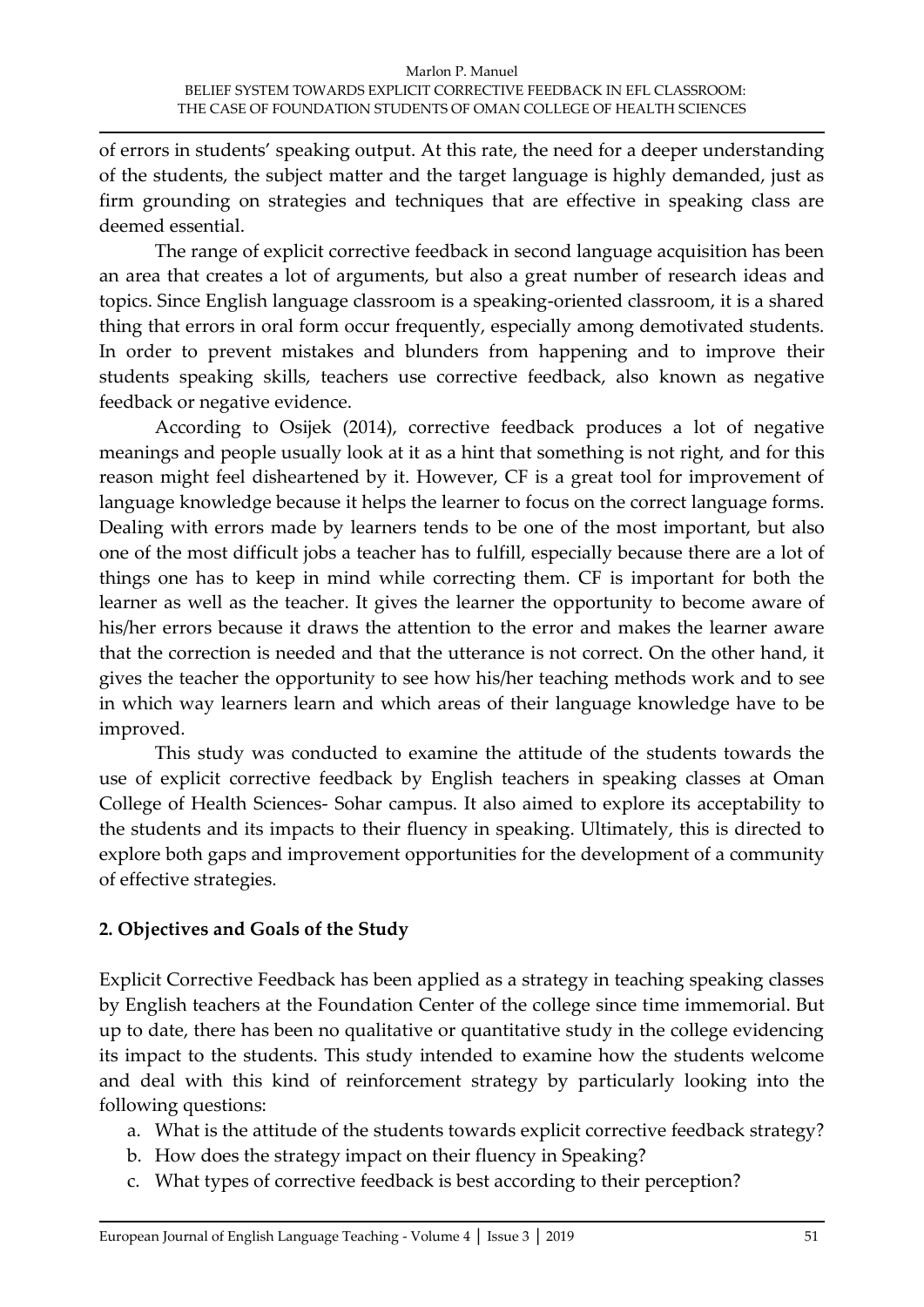#### **3. Literature Review**

Corrective feedbacks are teachers' responses to the learner utterance that contains an error. In Lyster and Ranta's study (1997), corrective feedback is described as either negative or positive evidence provided by the instructor to the students who make an error in their utterance. The responses can consist of (1) an indication that the utterance has an error; (2) a reformulation of the sentences with error; (3) metalinguistic information about the nature of the error (Ellis, Loewen & Erlam, 2006). Corrective feedback encourages not merely comprehensibility, but also learners' repair involving more accurate and precise production. In Lyster and Ranta' study (1997), learner uptake is defined as a student's utterance that immediately follows the teachers' feedback, and that constitutes a reaction in some way to the teacher's intention to draw attention to some aspects of the student's initial utterance.

According to the Noticing Hypothesis, noticing is a necessary and sufficient condition for converting input to intake. Although no research has been done to find out whether explicit demonstration of uptake is an oral manifestation of noticing, it is reasonable to speculate that there are some noticed linguistic features involved in learners' uptake. For this reason, it is worthwhile to examine uptake as a possible indicator of language development (Suzuki, 2004). Following these theoretical frameworks, a number of empirical studies have looked for different kinds of negative feedback produced in response to learners' non-standard utterances, including negotiation moves such as clarification requests and confirmation checks. Some observational studies probed into the occurrence and effect of negative feedback in L2 classroom. Among them Lyster and his colleagues' researches contribute substantially to the understanding in the area.

Lyster and Ranta (1997) conducted a study in a Canadian immersion context. They noted that recasts were by far the most common type of feedback (55%), followed by elicitation (14%), clarification requests (11%) metalinguistic feedback (8%), explicit correction (7%), and repetition (5%). However, recasts were much less likely to lead to immediate self-correction by the students than are other feedback types. Lyster (1998) further studied the same recorded lessons and found that the kinds of negatives feedback provided by the teachers were much more likely to respond to lexical errors with some kind of negotiation, while they typically responded to both grammatical and phonological errors with recasts. Similar evidence was offered by a study of a communicatively-oriented adult ESL classroom (Panova & Lyster, 2002) in which learners had been examined to find out which feedback types lead to the greatest amount of uptake. In the study, the researchers examined the range and types of feedback used by the teacher and their relationship to learner uptake and immediate repair of error. The database consisted of 10 hours of transcribed interaction, comprising 1,716 student turns and 1,641 teacher turns, coded in accordance with the categories identified in Lyster and Ranta's (1997) model of corrective discourse. The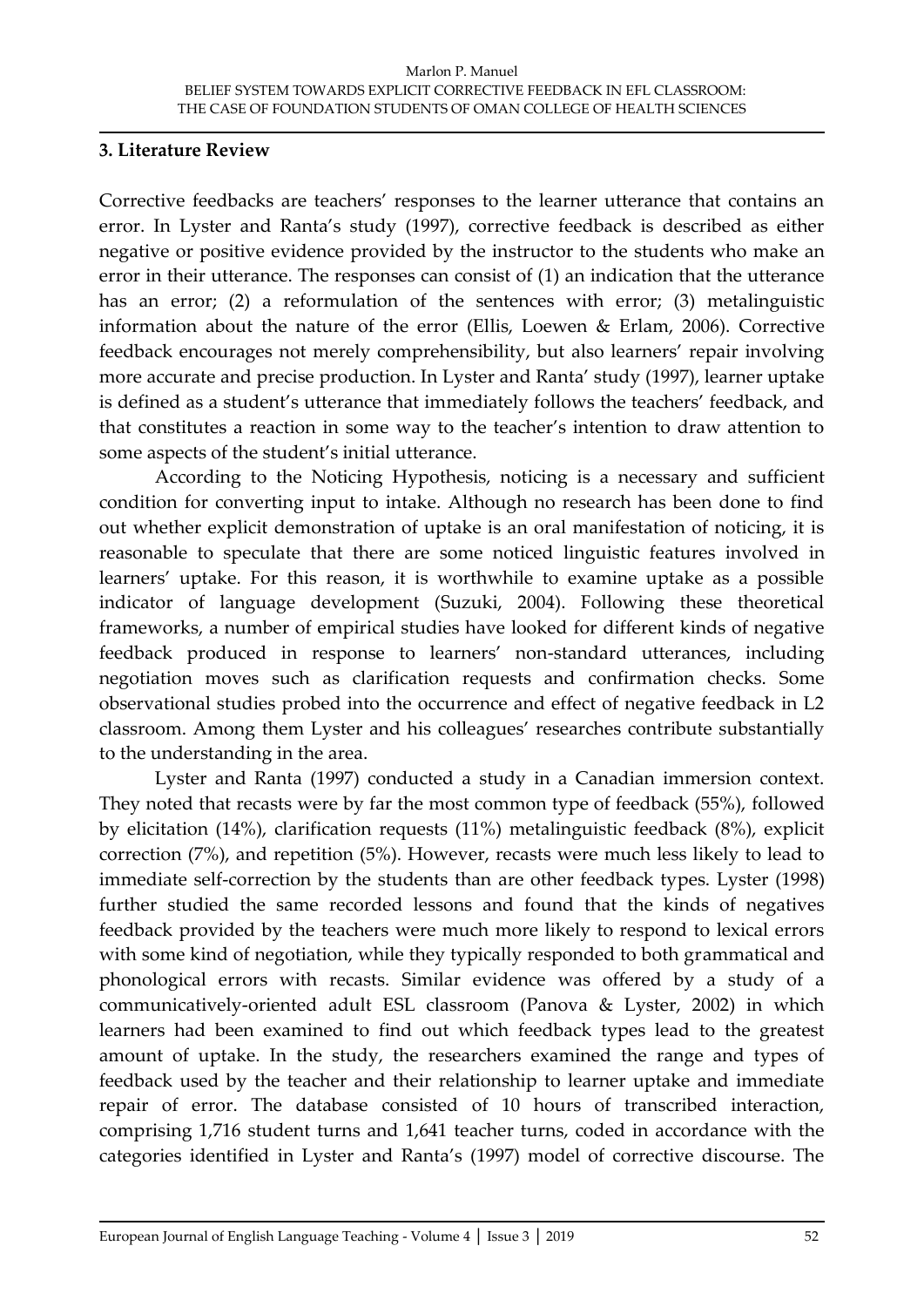results revealed a clear preference for implicit types of reformulative feedback, namely, recasts and translation, leaving little opportunity for other feedback

Lyster (1998) further studied the same recorded lessons and found that the kinds of negatives feedback provided by the teachers were much more likely to respond to lexical errors with some kind of negotiation, while they typically responded to both grammatical and phonological errors with recasts. Similar evidence was offered by a study of a communicatively-oriented adult ESL classroom (Panova & Lyster, 2002) in which learners had been examined to find out which feedback types lead to the greatest amount of uptake. In the study, the researchers examined the range and types of feedback used by the teacher and their relationship to learner uptake and immediate repair of error. The database consisted of 10 hours of transcribed interaction, comprising 1,716 student turns and 1,641 teacher turns, coded in accordance with the categories identified in Lyster and Ranta's (1997) model of corrective discourse. The results revealed a clear preference for implicit types of reformulative feedback, namely, recasts and translation, leaving little opportunity for other feedback types that encourage learner-generated repair. Consequently, rates of learner uptake and immediate repair of error were low in this classroom. These results were discussed in relation to the hypothesis that L2 learners might benefit more from retrieval and production processes than from only hearing target forms in the input.

The findings of the above studies showed that while recasts may offer valuable negative evidence, students were not necessarily under pressure to attend to them, at least in communicatively-oriented classroom settings. Lyster and his colleagues suggested that more corrective feedback modes may be more effective in pushing classroom learners to amend their hypotheses about L2 grammar and vocabulary. To test this hypothesis, Lyster and Mori (2006) conducted a study to compare the distribution of feedback type in two different instructional settings: Japanese immersion and French immersion. They found that pervasive type of feedback was recast regardless of the variations in the two classroom settings. Although the Japanese classes were far less communication-oriented with the total number of recast at 169, which was half less than the number of recasts in the French classes, recasts accounted for 65% and 54% in Japanese and French classes, respectively. Moreover, the frequency of recasts in the Japanese classroom was higher and students seemed more receptive to recasts. In the Japanese classes, 61% of students' uptakes followed the recasts, while in the French classes, 62% of the uptakes occurred after the prompts. Lyster and Mori attributed these results to the difference in the communicative orientations. Japanese immersion classrooms were more attentive to forms, which led to more recasts for correction. French classes, on the other hand, paid more attention to language functions, which led to the ambiguity of recasts in the class, that is, the students probably took the corrective functions of recasts as the pragmatic functions in the classroom interactions. Based on these findings, they proposed the "counterbalance hypothesis", which supposed that L2 learners from a wide range of instructional settings were likely to benefit from a balanced provision of feedbacks.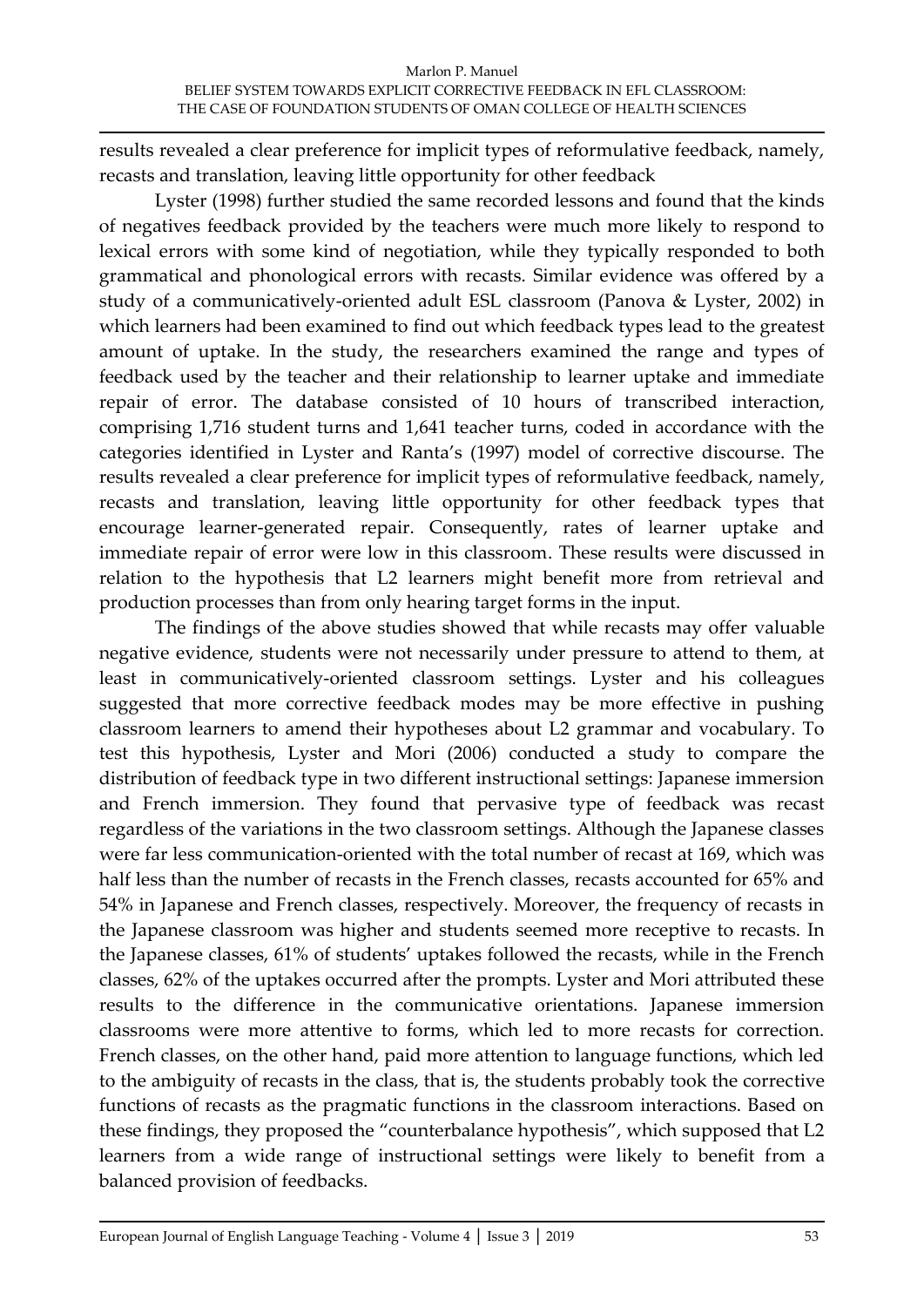Fu (2012) examined teacher feedback, learner uptake, and feedback perceptions in an adult CFL context. A 200-level Chinese reading course was observed for data collection. Participants included 13 students and one teacher. Thirteen class sessions (10 hours) were videotaped. A short survey, given at the end of each of the last six class sessions, was designed to elicit the teacher's and the students' perceptions of feedback frequency. Video-recorded data was fully transcribed and coded using Panova and Lyster's (2002) feedback categorization. The teacher's response to the survey was compared to that of the students' regarding perceptions of feedback frequency. The results showed that the teacher provided feedback to 68.1% of all students' errors. On average, there was one feedback move every 2.4 minutes. All feedback types in Panova and Lyster's model were present, and there were a few new moves, namely "asking a direct question," "directing question to other students," and "using L1-English." A total of 245 teacher feedback moves occurred during the observation. Recasts accounted for 56.7% of all feedback moves, followed by metalinguistic feedback that accounted for 10.6%. Elicitation moves achieved the highest uptake rate (94.1%). Next, explicit correction and metalinguistic feedback had 88.9% and 53.8% uptake rate respectively.

# **4. Methodology**

The participants of this study were 30 randomly selected students currently enrolled in English Speaking 1 class at the Foundation Center of school year 2017-2018. These participants were briefed on the purpose of the study particularly on the questions to help them provide reliable responses, enabling the researcher to get accurate data.

During the data gathering phase, the researcher simplified the questions in order to reach the respondents' understanding that they could respond freely. For example, question number 1 was rephrased as "How do you like being corrected when you commit mistakes in our speaking activities/", question number 2 as "Do you think the correction helps you improve your speaking skills, how, in what way?" for the third question, "What types of corrective feedback is best according to your perception?" For the third question however, the respondents were given 6 choices to choose from where each choice was explained intensively. They were given an hour utmost to write their responses to the questions freely in any intelligible writing style.

Data analysis was done few days after. Qualitative approach particularly thematic strategy was used to analyze their responses and to establish the general trend, themes and facts of their responses. Trends were then organized and framed in answer to the research questions. Corroboration with previous studies also played significant role in establishing the facts and themes.

# **5. Results and Discussion**

Explicit Corrective feedback is a strategy being used nowadays by English teachers around the world to reinforce linguistic input among second language learners in any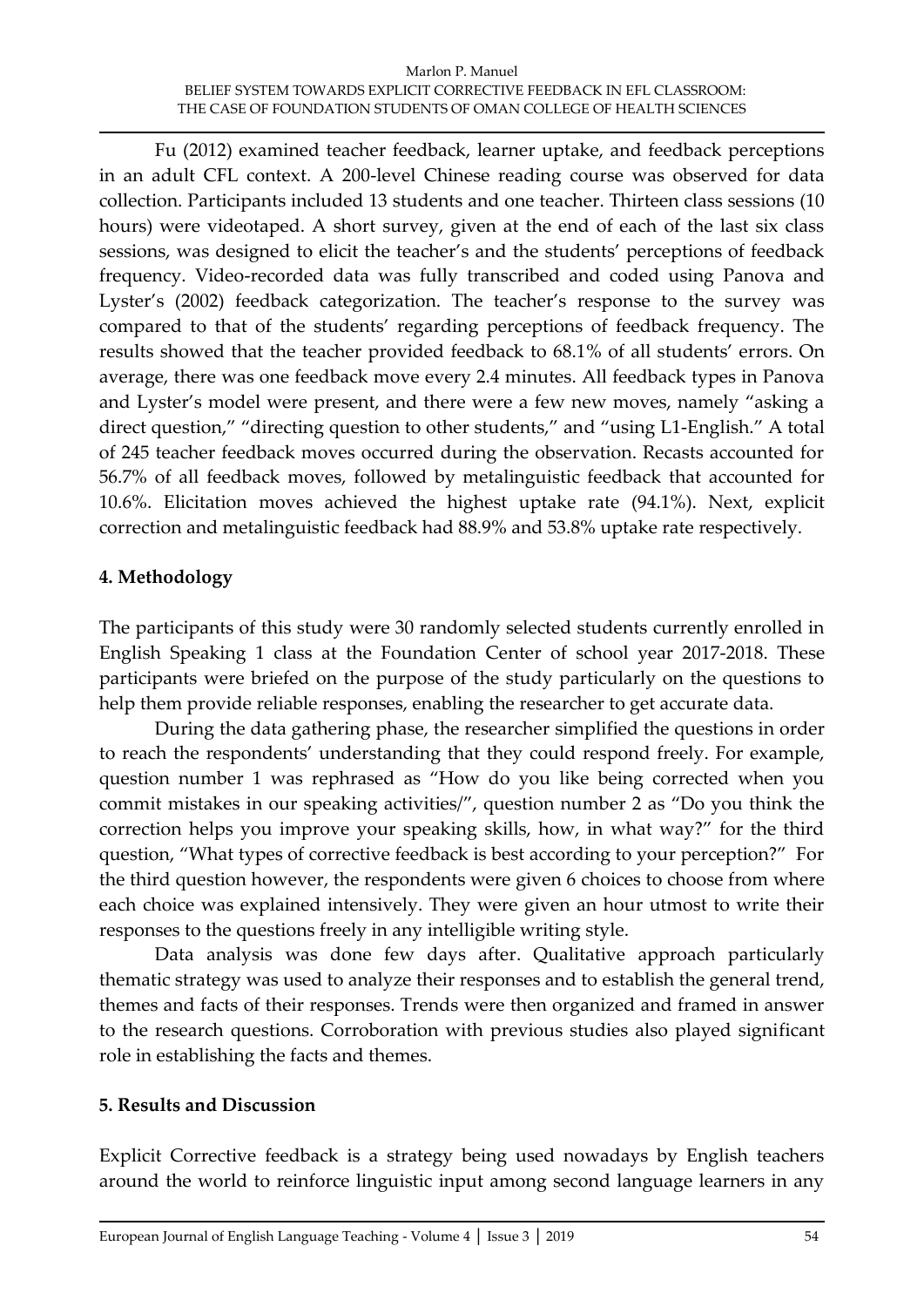learning environment. This has also been viewed as an important secondary approach in teaching syntax, semantics and phonology which form part of the major components in developing speaking abilities. In fact it is even a topic of huge interest among academicians, tutors and researchers considering the issues surrounding it. This study addressed three major questions on the use of explicit corrective feedback in a speaking class at the expense of students' views and opinions which are interwoven into generalizations, themes and trends.

### **A. Attitudes of students towards Corrective feedback strategy in Speaking Class**

Analysis shows that all of the respondents have positive attitude towards the strategy. They are inclined to believe it is an essential method for treating errors and that they welcome it openheartedly. They have similar responses which could be generalized as openness to immediate correction by the teacher at the time of commission of errors in grammar and pronunciation. It is also further observed on their responses that immediacy of correction is appreciated and preferred over the "private one-on-one style" since they tend to be forgetful.

Conforming results have been conveyed by Sheen (2007), who studied the effects of direct correction on the acquisition of English articles by intermediate-level students, as well as Varnosfadrani and Basturkmen (2009), who found that explicit correction resulted in better scores on individualized posttests, with the caution that its contribution was mediated by the participants' developmental readiness.

Zohrabi (2017) investigated whether explicit corrective feedback has any significant immediate effect on reduction of segmental word-level pronunciation errors committed by low proficient EFL learners. As the results of covariance analysis exposed, there is significant difference between the scores of explicit group and control group in immediate posttest. Therefore, it can be concluded that explicit corrective feedback is effective in reduction of segmental word-level pronunciation errors in short term. This apparently supports the belief of the students on the essentiality and helpfulness of the said ECF.

On the other hand, four respondents have noted that while they welcome the strategy and while they believe on its effectiveness, they have reservations against its preemptive effect on their confidence and ideation process, citing specifically that they usually get lost as they get corrected outright in front of their classmates. Also, it hinders organization of thought and expression. One respondent has also noted that she gets low self-esteem whenever he gets a direct feedback out of her mistakes. This is congruent to the study of Marzan (2011) who revealed that an explicit correction has a "chilling effect "on learners' initiative. He cited that fear and shame are infused among learners when correction is done publicly which results reservation and passiveness.

# **B. How ECF impacts fluency in Speaking**

Respondents have varying responses as regards the second question but are all directed to an enormous theme that ECF is a big leap toward English language fluency. Since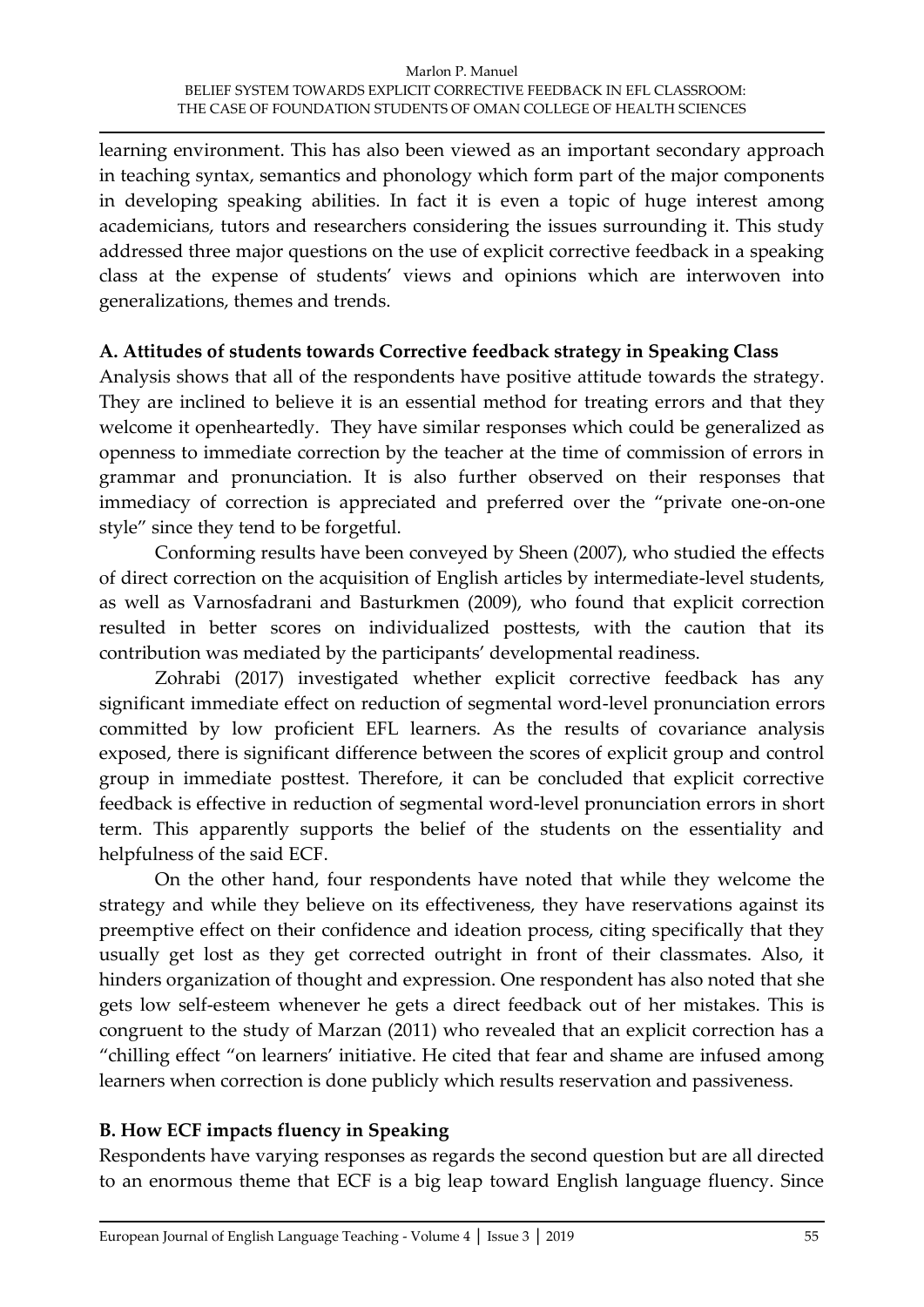this study is focused on speaking, only surface issues about speaking are touched such as: grammar, pronunciation, intonation and diction. They have insinuated that the ECF promotes self-awareness of unlearned rules in grammar and self-reinforcement of common grammar rules which they have learned previously. They have also hinted that ECF creates indirect instruction on pronunciation, acquisition of speech registers and vocabulary which are essential in attaining fluency and accuracy on the target language. The respondents believe that episodes of explicit correction on their errors in structure, pronunciation and word choice as they operationally engage in oral communication activities helps in their assimilation of important linguistic features as the situation leaves an unforgettable experience to them.

This touches the issue of language acquisition in which important distinction are made by linguists between language acquisition and language learning. Haynes (2005) has opined that children acquire language through a subconscious process during which they are unaware of grammatical rules. This is similar to the way they acquire their first language. They get a feel for what is and what isn't correct. In order to acquire language, the learner needs a source of natural communication. The emphasis is on the text of the communication and not on the form. Young students who are in the process of acquiring English get plenty of "on the job" practice. They readily acquire the language to communicate with classmates.

Language learning, on the other hand, is not communicative. It is the result of direct instruction in the rules of language. And it certainly is not an age-appropriate activity for your young learners. In language learning, students have conscious knowledge of the new language and can talk about that knowledge. They can fill in the blanks on a grammar page. Research has shown, however, that knowing grammar rules does not necessarily result in good speaking or writing. A student who has memorized the rules of the language may be able to succeed on a standardized test of English language but may not be able to speak or write correctly.

# **C. Which type of corrective feedback is best according to their perception?**

Six different corrective feedback strategies were discussed intently with the respondents in view of this third question. Examples for each strategy through cases and situations were even highlighted in aid of comprehension and grasp of the context. Subsequently, the respondents were asked to choose which one they believe is best. Twenty four of the respondents said that explicit is the best approach they could deal with while six of whom said recast. None of the respondents chose the other strategies. Respondents have insinuated the retentive effect as their reason for choosing the approach. Accordingly explicit correction leaves indelible experience and instrumental opportunity for learning. The respondents so implied the psychological aspect of explicit correction as a reinforcing springboard to an urgent reconstruction of the error.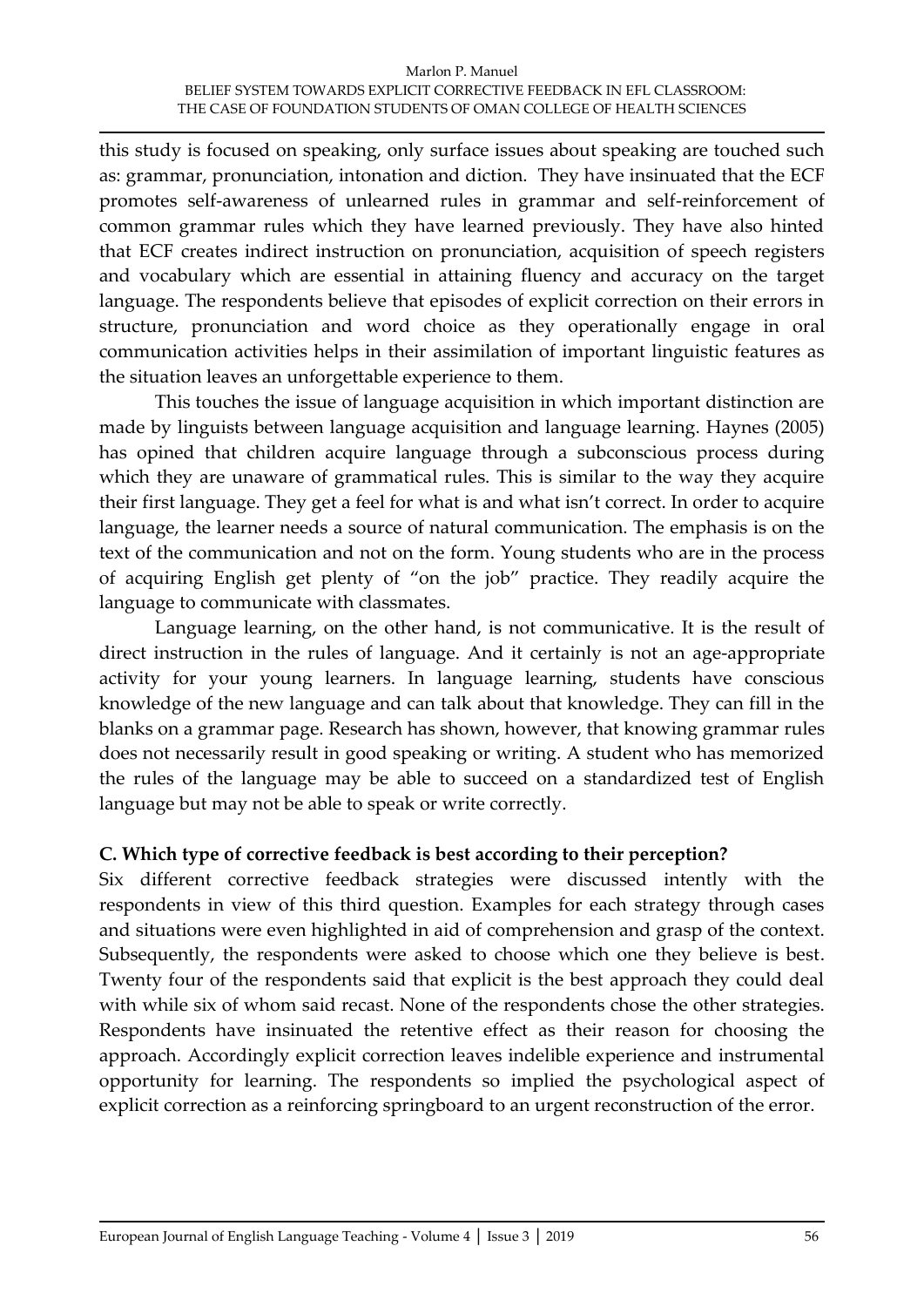#### **6. Conclusion**

Explicit corrective feedback is found to be an instrumental approach in correcting errors and in reinforcing lessons that are misused in oral practice by students. In short it is contributory to the improvement of ESL learners in the target language. This study has established that EFC is a highly acceptable method inside English classrooms especially those that involve speaking. It is therefore highly recommended to be used under certain conditions in schools, colleges or universities.

### **References**

- Carpenter, H., Jeon, K., MacGregor, D., & Macky, A. (2006). Learners' interpretation of recasts. Studies in Second Language Acquisition, 28, 209-236.
- Ellis, R., Loewen, S., & Erlam R. (2006). Implicit and explicit corrective feedback and the acquisition of L2 grammar. Studies in Second Language Acquisition, 28, 339-368
- Fu, T. (2012). Corrective feedback and learner uptake in a Chinese as a foreign language class: Do perceptions and the reality match? Unpublished master thesis. University of Victoria.
- Lyster, R., & Ranta, E. (1997).Corrective feedback and learner uptake: negotiation of form in communicative classrooms. Studies in Second Language Acquisition, 19, 37-61.
- Lyster, R. (1998). Negotiation of form, recasts, and explicit correction in relation to error types and learner repair in immersion classrooms. Language Learning, 48, 183- 218.
- Lyster, R. & Ranta, L. (1997). Corrective feedback and learner uptake. Studies in Second Language Acquisition, 19, 37-66.
- Panova, I. & Lyster, R. (2002). Patterns of corrective feedback and uptake in an adult ESL classroom. TESOL Quarterly, 36(4), 573-595.
- Pawlak, M. & Pospieszyn´ska, M. (2003). Does implicit corrective feedback work for pronunciation errors? In W. Sobkowiak & E. Waniek-Klimczak (Eds.).
- Dydaktyka fonetyki je˛zyka obcego (pp.125–138). Płock: Wydawnictwo Pan´stwowej Wy zszej Szkoły Zawodowej w Płocku.
- Pennington, M. C. & Richards, J. C. (1986). Pronunciation revisited. TESOL Quarterly, 20, 207-225.
- Richards, J.C. & Schmidt, R. (2010). Longman dictionary of language teaching and applied linguistics (4th ed.) Harlow: Longman Group UK Limited.
- Rosa, E. & Leow, R. (2004). Computerized task-based exposure, expliteness, type of feedback and Spanish L2 development. Modern Language Journal, 88, 192-216.
- Russell, J. & Spada, N. (2006). The effectiveness of corrective feedback for the acquisition of L2 grammar: A meta-analysis of the research. In J. Norris and L.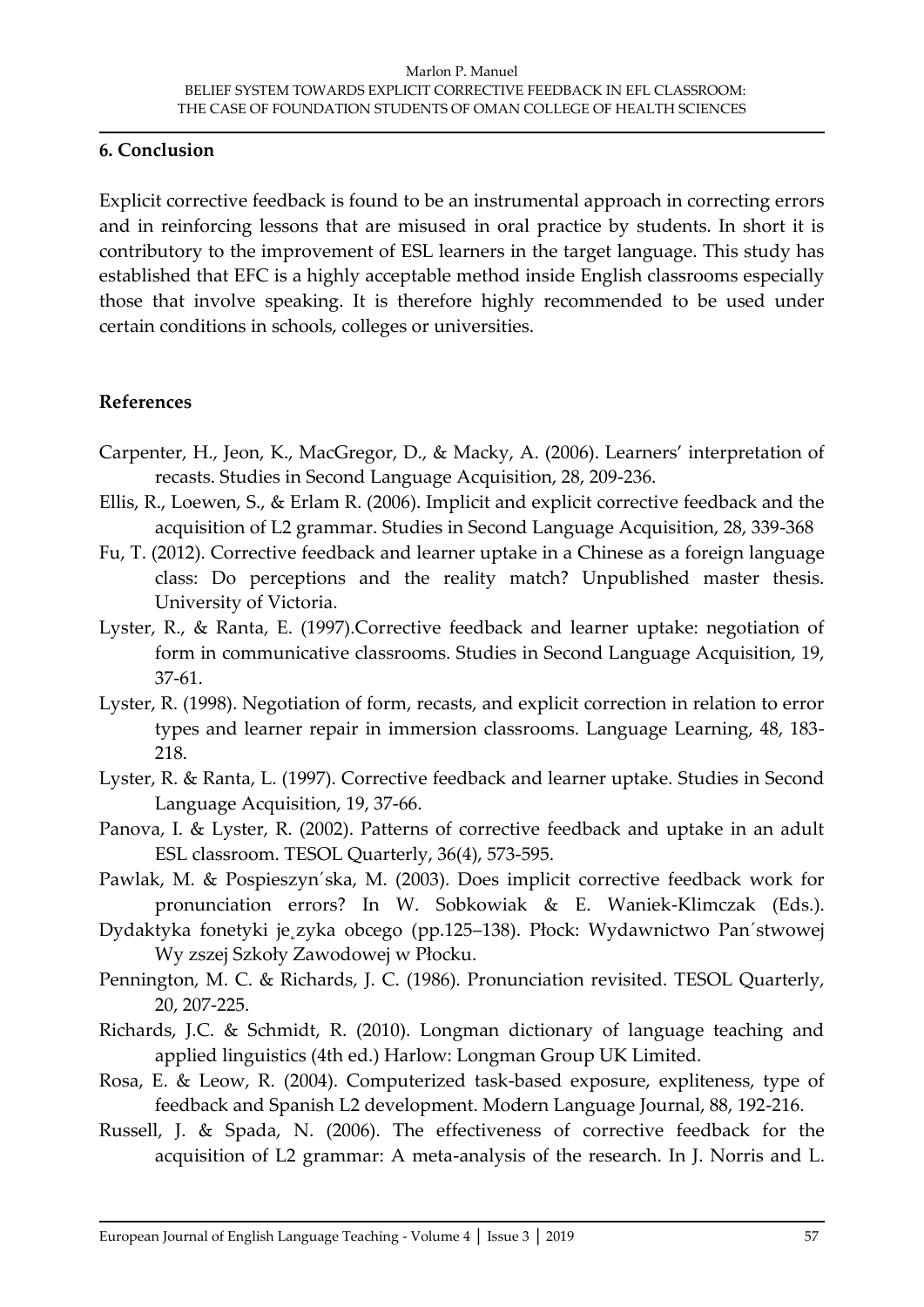- Ortega (Eds.), Synthesizing research on language learning and teaching (pp.133-164). Amsterdam: John Benjamins Publishing.
- Saito, K. & Lyster, R. (2011). Effects of form-focused instruction and corrective feedback on L2 pronunciation development of /r/ by Japanese learners of English. Language Learning.
- Sanz, C. (2003). Computer delivered implicit vs. explicit feedback in processing instruction. In B. VanPatten (Ed.), Processing instruction (pp. 241-256). Mahwah, NJ: Erlbaum.
- Schmidt, R. W. (1990). The role of consciousness in second language learning. Applied Linguistics, 11, 128-158.
- Sheen, Y. (2007). The effect of focused written corrective feedback and language aptitude on ESL learners' acquisition of articles. TESOL Quarterly, 41, 255-283.